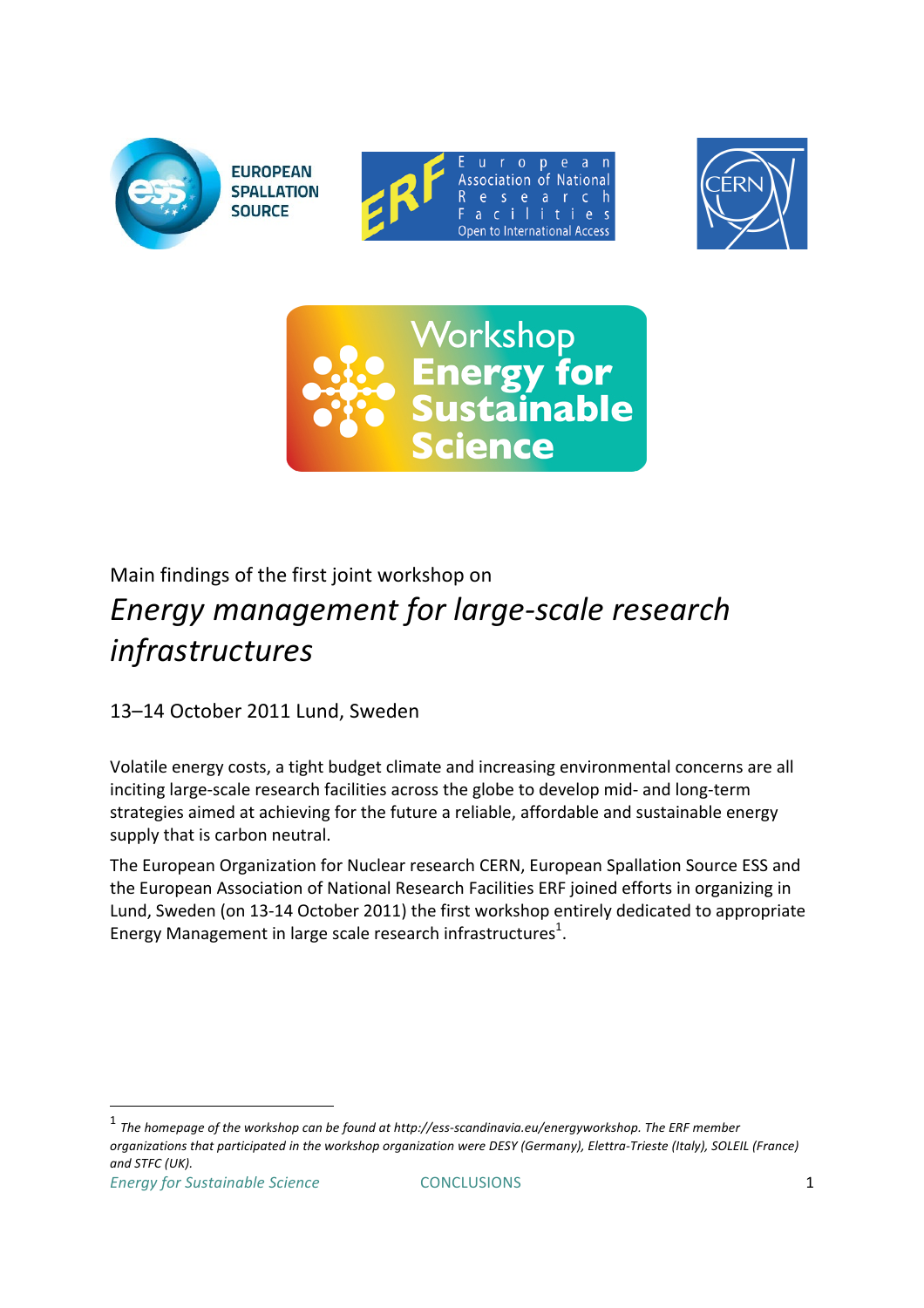### **Executive Summary**

- Research Infrastructures (RIs) are at the centre of science-driven technological, educational and managerial innovation. They are instrumental for R&D in the energy field, for instance through development of advanced materials and energy efficient processes and products (e.g. photovoltaic, fuel cells, catalysers);
- Despite severe budget constraints, the operation of RIs demonstrates that more exchange of best practices, more cooperation in joint projects and training are possible and can be started on technical as well as on administrative levels, especially new business models in close interaction with providers e.g. on grouped procurement or grid connection;
- As the European Union is, thanks to the ESFRI approach, at a turning-point of its strategy regarding the RIs, there is a strong opportunity to set up a coordinated and supportive action program on European level to deal with energy management for large-scale RIs;
- RIs can particularly train young researchers, operators and managers to face the upcoming energy challenges in order to cooperate on R&D, exchange on best practices and provide know-how; a program similar to the RAMIRI<sup>2</sup> scheme could further foster cooperation and education on energy themes among the European RIs;
- The workshop has shown that several RIs are able to mobilize their unique resources and technical skills to respond to the Energy Grand Challenge and can already act as a test bed for implementing appropriate energy supply and procurement schemes as well as efficient energy use. There is a strong consensus that this can be expanded to help further develop and demonstrate methods and techniques for the sustainable use of energy.

!!!!!!!!!!!!!!!!!!!!!!!!!!!!!!!!!!!!!!!!!!!!!!!!!!!!!!!!!!!!

<sup>&</sup>lt;sup>2</sup> RAMIRI: Realizing and Managing International Research Infrastructures (http://www.ramiri.eu/);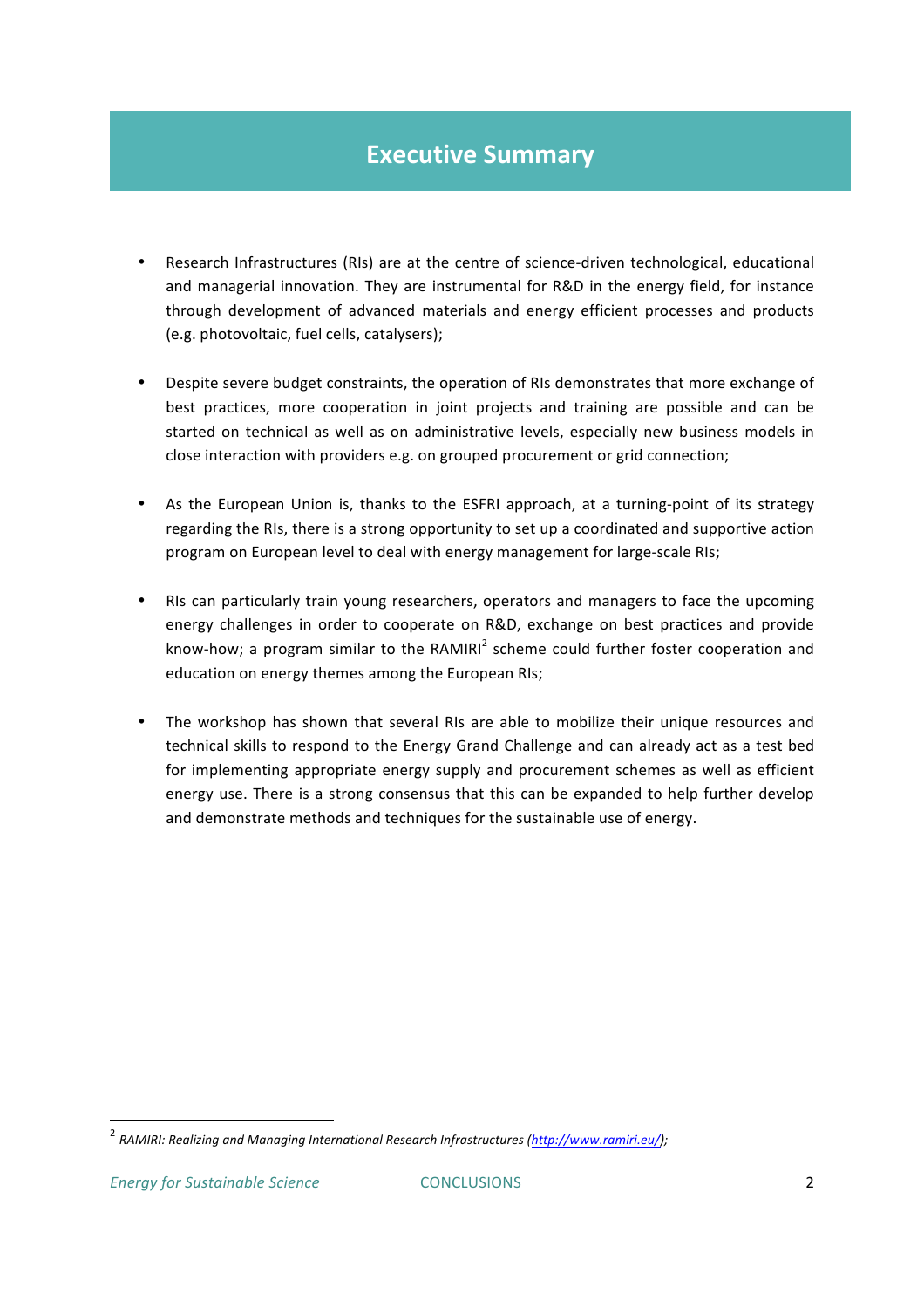# **Introduction Big science for a big societal challenge**

World-class RIs are a crucial dimension and prerequisite for forefront R&D, education and innovation in modern knowledge societies. As for society at large, large-scale research facilities are confronted with issues related to energy consumption and the associated environmental impacts. As a result, in recent years RIs have been developing mid- and long-term strategies for reliable, affordable and sustainable energy supply that is carbon neutral.

About 150 international experts on energy and representatives from research laboratories and future large scale research projects all over the world gathered for two days in order to identify the challenges and best practice for energy efficiency, optimization and supply at large research facilities and on how these capabilities could be better oriented to respond to this general societal challenge. More than 25 experts presented their views and experience at the workshop and involved the audience in stimulating discussions.

The contributions at the workshop included plenary talks on the overall world energy outlook and developing international policies to limit the global heating to below 2°C by eminent key people such as CEA High Commissioner Catherine Cesarsky and IIASA Deputy Director Nebojsa Nakicenovic on world energy outlooks, Prof. Einar Hope, Prof. Helmut Dosch and former Research Minister of Sweden Dr. Tobias Krantz on the development of common multinational energy policies, including the development of sustainable resources between Europe and northern Africa.

Representatives and technical experts from national and international laboratories presented their energy and sustainability plans and the potential of present and future technological solutions in the energy field as well as the current R&D status and roadmaps for future renewable energies.

This document summarises the talks and the active feedback from participants in the form of questions, comments and answers to a distributed questionnaire.

## **Experiences and best practices from existing facilities**

Energy quality and consumption levels are crucial for many research facilities. RIs are thus in the centre of major aspects of developing and applying energy savings and efficiency approaches, ranging from materials sciences to demonstrators/prototypes of energy efficiency.

Experience gained in operating research facilities show that:

• The development and demonstration of co-generation plus renewable energy, go hand-in hand with the improvement of the electrical power quality and a better use of the transmission lines (peak-shaving and storage), while decreasing instrumental black-outs,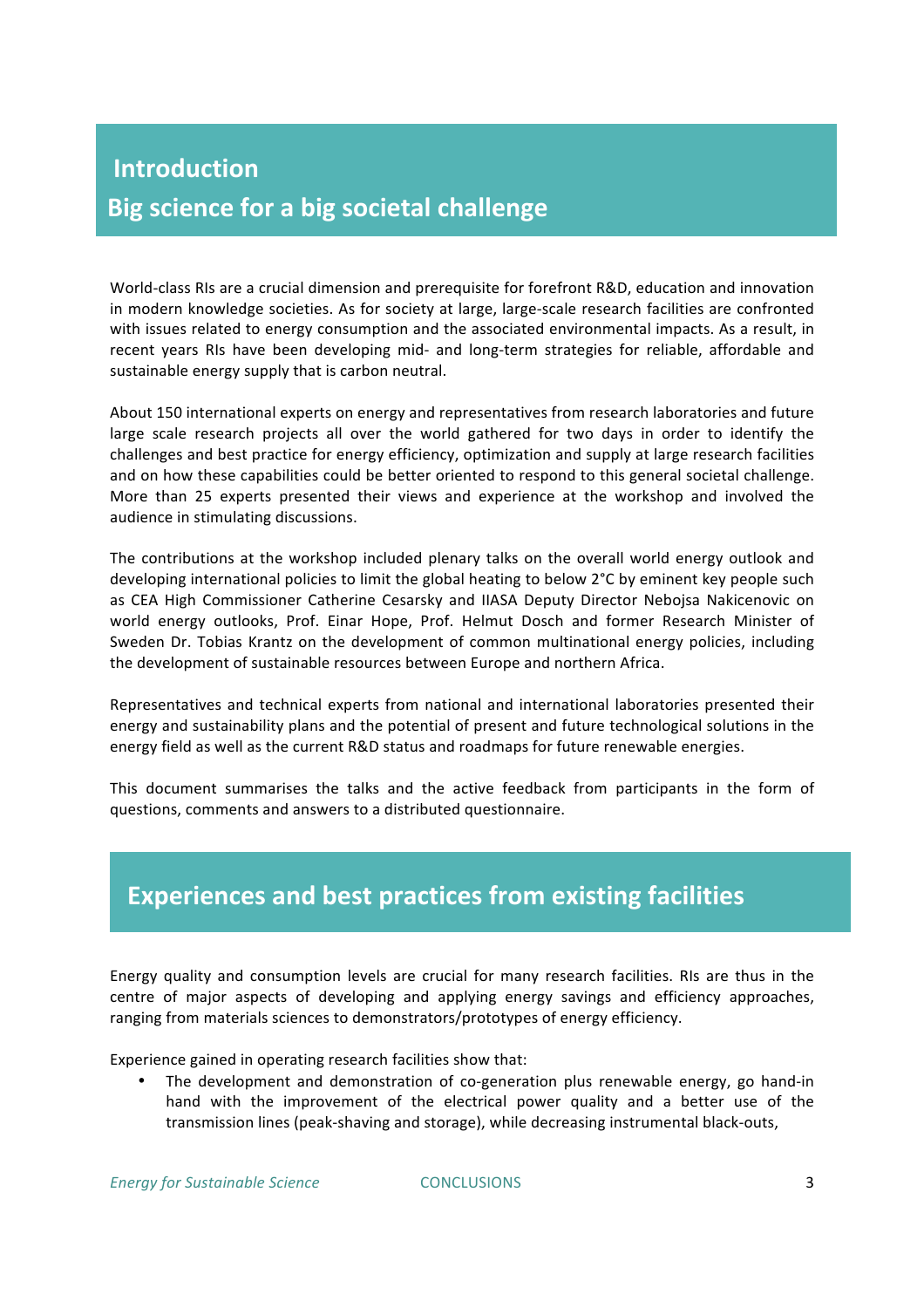- It is important to maximize the re-use of thermal energy generated in the various systems both for heating and cooling (e.g. with heat pumping and absorption refrigerators) – thus decreasing the use of primary energy,
- The design of systems should allow to recover heat at higher temperatures than in usual design standards, to allow a better re-use, allowing also interaction with the local communities to develop district heating if not yet available,
- While the newly designed RIs are in the position to introduce energy-saving approaches, there is the need of a special support to allow existing RIs to re-fit and increase efficiency, but this could be a driver for improved returns to the hosting territory, by increased technology and knowledge transfer.

### Recommendations for research infrastructure projects

The choice of energy options in the design phase of new research facilities and the up-grade of existing ones requires a particular attention regarding:

- The design and the construction of the facilities should aim at optimizing the scientific performances while including the best energy use approach;
- The optimal balance between investment and operation costs must have a long-term view. A total cost of ownership approach is required;
- A clear and objective assessment of the global energy consumption: equipment, buildings and associated Information and Communication Technologies (ICT), must be available;
- The use of relative fine-grained monitoring and active feedback control tools (including modelling), as well as the presence of a specific function of Energy Manager, are required.

Including energy efficiency and recycling requirements at the design stage opens many possibilities and initiatives to all stakeholders. Equipment manufacturers are rarely asked if high temperature cooling water can be used to cool their equipment. High temperature wastewater can be recovered with high efficiency.

It is of major importance to investigate non-technical aspects with a long-term perspective:

- Government legislation: tax exemptions, permits and licenses;
- Contracts with energy suppliers (spot price forecast, inter-communication for pulsed loading);
- Understanding of energy load profile; contracts for steady state and peaks;
- Multi-source supply of energy, including supporting the installation of 'green' energy from renewable sources;
- Innovative financing, e.g. construction costs offset by operational savings;
- Socio-economic and environmental impacts and benefits at the host site, e.g. potential use of excess heat in local district heating applications.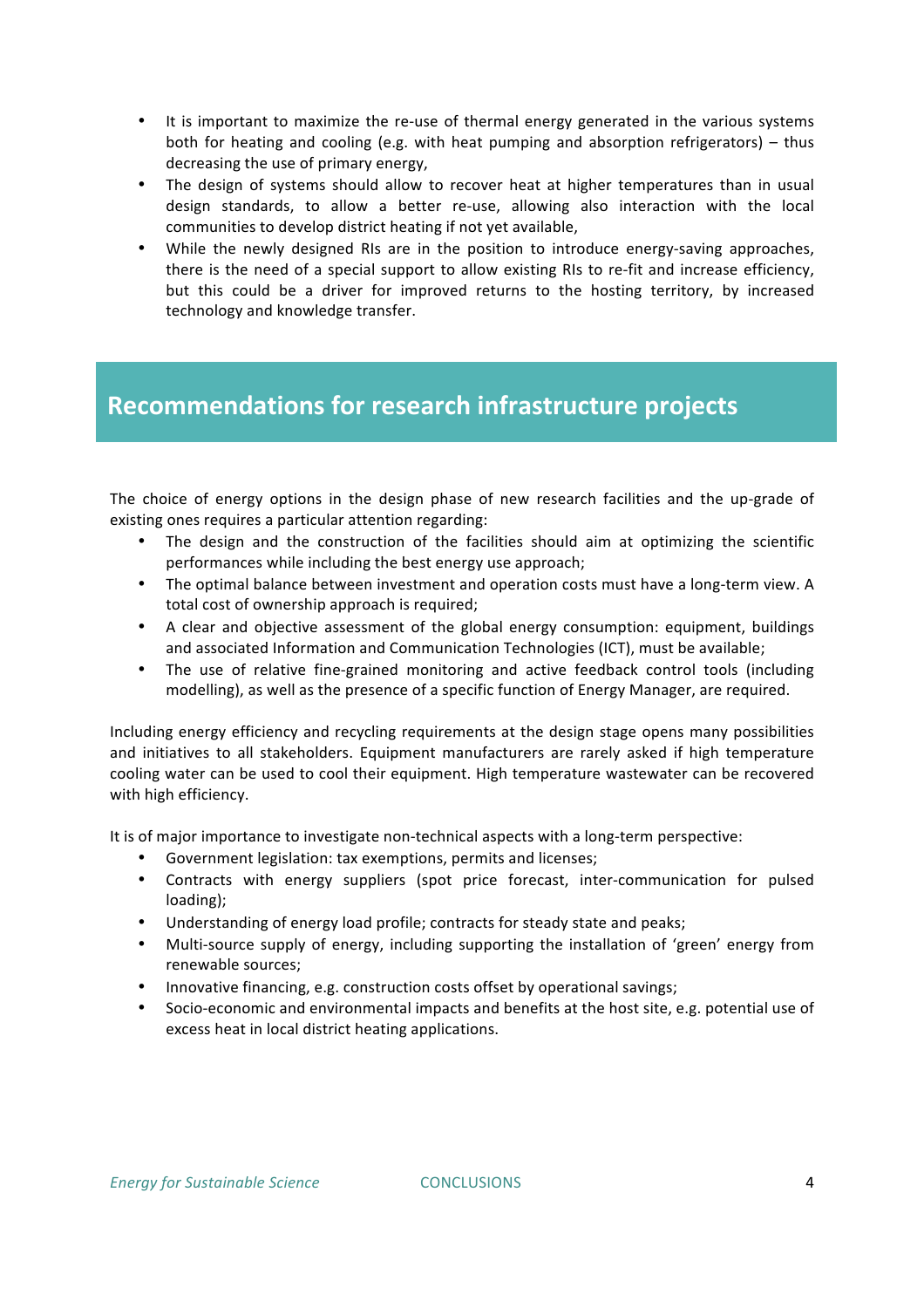# A stimulating environment for technical and structural **innovations**

An increase of efficiency in the use of energy will be the major contributor to limit the carbon emissions. Energy efficiency will be driven by introducing and demonstrating appropriate methods and breakthrough technologies, including the recycling of waste heat into useful applications.

Large Scale research infrastructures are able to generate very innovative solutions that can be used profitably elsewhere and be at the base of win/win partnerships with industries through a smart specialization approach.

They employ some of the best technicians and applied researchers in the world, who are continuously trained in cutting edge technology by responding to technical challenges, brought to them by the best researchers at a world level. RIs could be the test bed for completely innovative research-based solutions as, e.g. the use of superconducting lines to manage different energy flows, the installation of Superconducting Magnetic Energy Storage (SMES) for energy quality control, the transformation of energy between radio-frequency and direct current, and other novel schemes involving advanced concepts.

Important contributions to supply RIs with sustainable energy sources in the future will come from renewable energies. RIs are instrumental in supporting renewable energy research and technological development through new and improved materials (e.g. for photovoltaics, fuel cells, improved motors and turbines etc.), the development of environmentally friendly biofuels, new and safe methods of carbon capture etc.

The RIs capabilities and staff could be mobilized also for large international projects, e.g., the development of solar power generated in the sun-rich regions of North Africa and the Middle East (MENA). This could cover up to 15% of Europe's energy needs by 2050 as advocated by DESERTEC. Technologies to exploit this potential, such as concentrated solar power, exist and are proven. Realizing such ambitious projects however, need a new energy and science partnership between Europe and MENA and a closer integration of MENA into the European Research Area.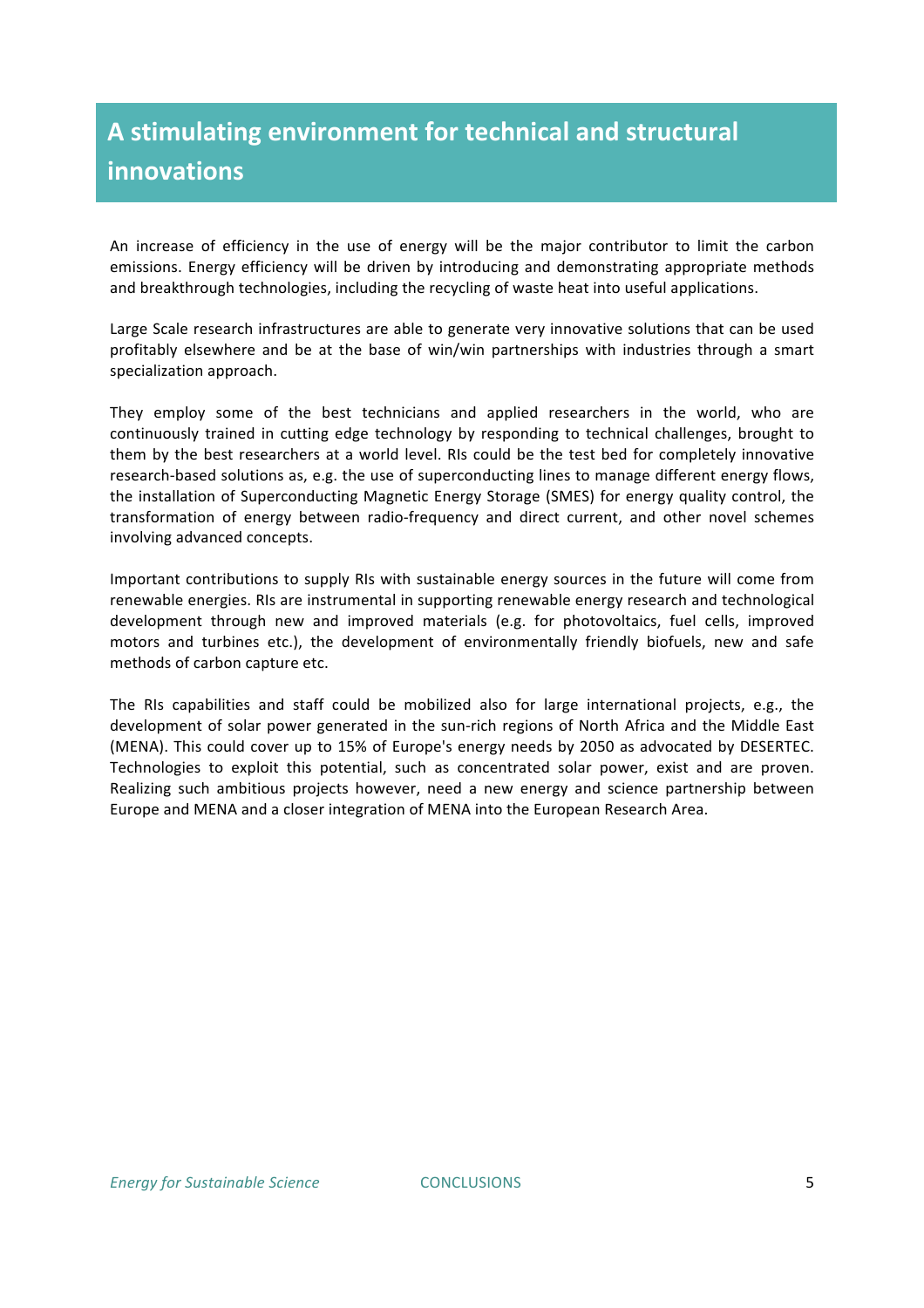## **Conclusions**

The challenge of energy efficiency and its impact on the environment have been clearly assessed as well as the increase of efficiency as a major contributor in limiting CO<sub>2</sub> emissions. Moreover, new ways of renewable energy supply schemes for existing or future planned RIs should be explored as technologies become more and more competitive. Several main actions lines of development have been identified:

- Reduction of primary electricity consumption through increased efficiency,
- Controlling/management functions at the RIs to better control and handle consumption,
- Increased energy education of managers and technical staff,
- Identifying and implementing new energy procurement methods,
- Better usage of waste heat by recovery and valorisation schemes,
- Exploiting RIs as test bed for novel developments and technological demonstrators,
- Exploring renewable energy solutions for existing and future RIs,
- Stronger mobilization of the capabilities and staff of the RIs to contribute to the Energy challenge also at an international level, for instance through enhanced scientific cooperation towards a European-MENA partnership.

The attendance and the conclusions from participants and organizers of the Workshop have indicated that this effort has to be supported by a follow up of the workshop. CERN has offered to host the 2<sup>nd</sup> workshop in 2013.

Frédérick!Bordry – CERN Thomas Parker – ESS Carlo Rizzuto – ERF

November!2011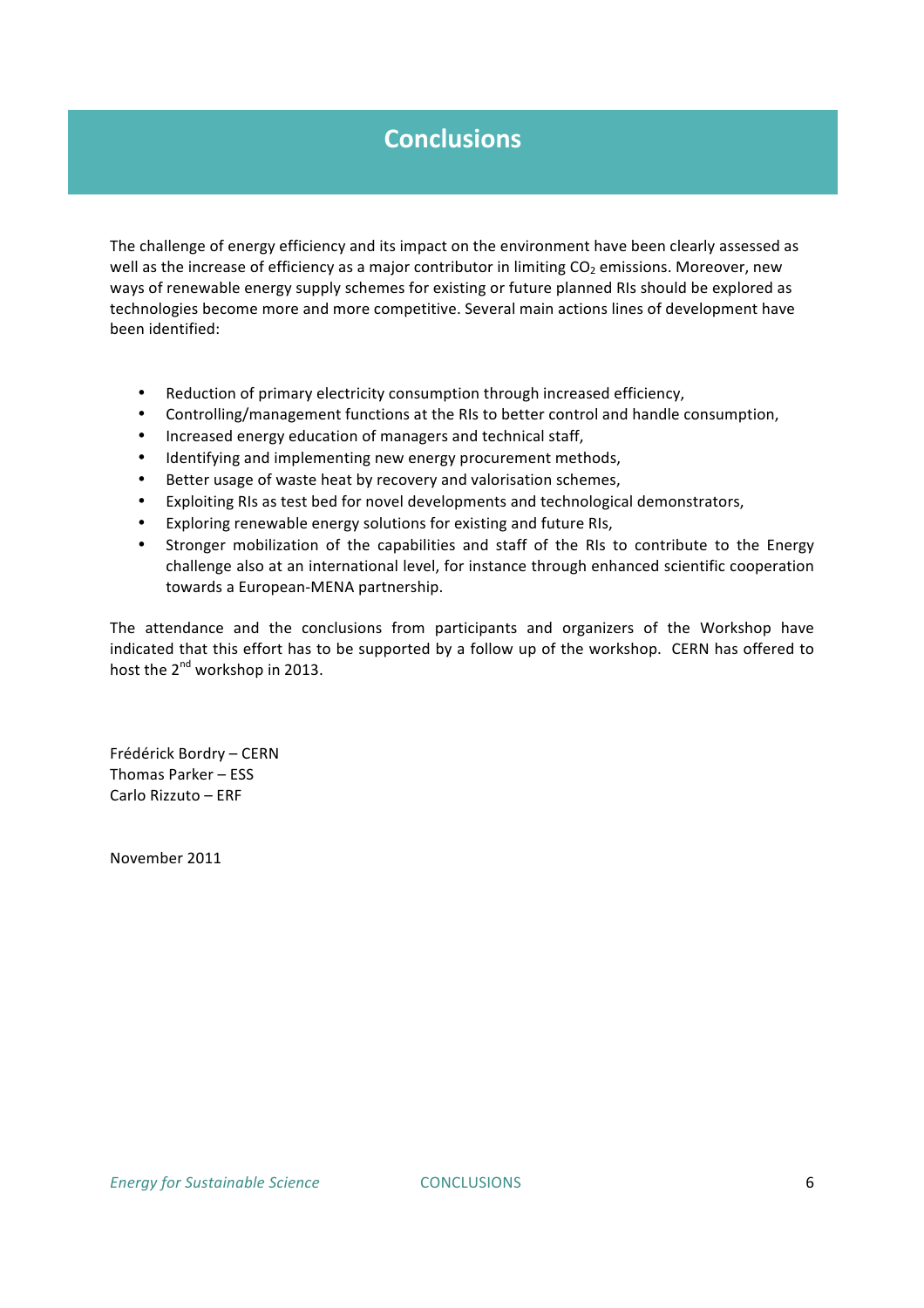### **Programme**

### Thursday, 13 October

#### **09:30)– First)plenary)session)**

**Venue: Auditorium** (Chair: Colin Carlile, CEO ESS)

**09:30)– Welcome)and)goals** Representatives from the organisers

10:00 – Energy and climate challenges for research infrastructures Catherine Césarsky, High Commissioner CEA

10:30 – The energy future of large scale facilities Jonas Abrahamsson, CEO E.ON Nordic

#### **11:00)– Coffee**

**11:30)– Energy)2020:)a)strategy)for)competitive,)sustainable)and)secure)energy)for)Europe)and)the)SETMPlan** Henrik Bindslev, Vice Dean for research at the Faculty of Science and Technology, Aarhus University, and Chairman

EERA

#### 12:00 – World energy scenarios, perspectives from the Global Energy Assessment (GEA)

Nebojsa Nakicenovic, Deputy Director IIASA, Professor of Energy Economics, TU Wien and Director, Global Energy Assessment

#### **12:30)– Buffet)lunch)**

#### 13:30 – National energy strategy for Norway

Einar Hope, Professor, Norwegian School of Economics, Bergen

#### 14:00 – **Implications for industry and government**

Tobias Krantz, Director of Education, Research and Innovation Policy at the Confederation of Swedish Enterprise and former Minister for Research and Education

#### **14:30)– Parallel)sessions**

**Parallel session ONE Venue:)Auditorium** (Chair: Thomas Parker, ESS)

#### **Energy supply: challenges in availability and quality**

**Energy management for high magnetic fields** Gert Rikken, LNCMI

#### **Parallel session TWO Venue:)Afrodite** (Chair: Jean-Pierre Caminade, SOLEIL)

Energy supply: challenges in procurement issues, financing, grid regulation and investment choices Energy supply for RI's in remote areas: a case study of the ESFRI's SKA facility in radio astronomy Michael Kramer, MPI

**Energy for Sustainable Science 5. [20] CONCLUSIONS 7 [20] POST 2012 7 [20] POST 2012 7 [20] POST 2012 7 [20] POST 2012 7 [20] POST 2012 7 [20] POST 2012 10:00 [20] POST 2012 10:00 [20] POST 2012 10:00 [20] POST 2012 10:00**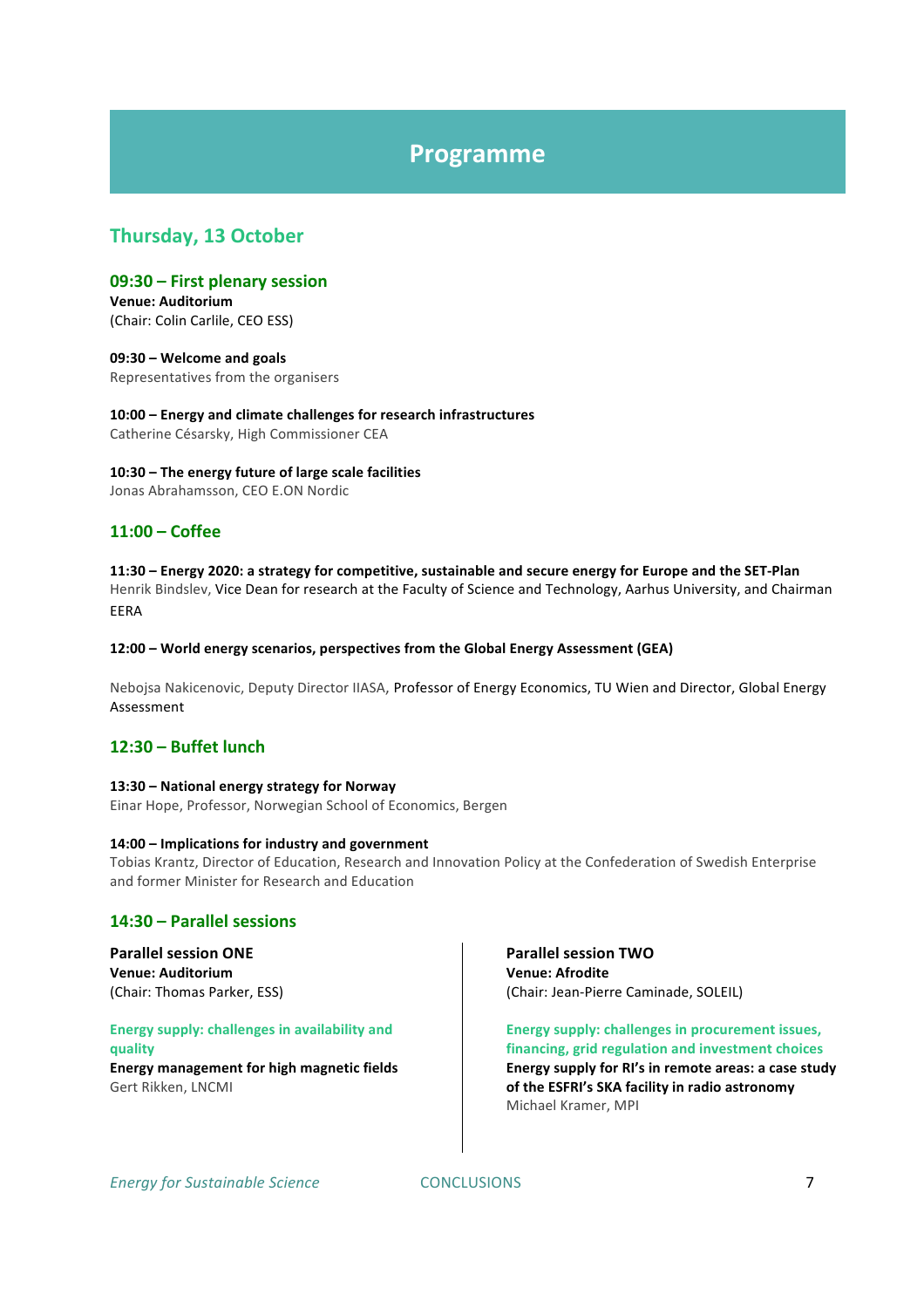Energy aspects – high performance computing Kimmo Koski, CSC

Energy management for the large wind tunnels of **Europe** Patrick Wagner, ONERA

#### **16:30)– Coffee**

#### **17:00 Parallel sessions (continued)**

#### **Parallel session ONE**

Energy management, storage and quality at ESRF using fly-wheel systems Jean-François Bouteille, ESRF

**On-site co-generation experience at ELETTRA** Andrea Galimberti, Sincrotrone Trieste ELETTRA

**SMES** present status and future Pascal Tixador, Institut Neel G-INP Grenoble OGEMA – an open source concept for energy management in small and large scale Sina Pezeshki, Fraunhofer Institute for wind energy

**Financing instruments for energy** Jean-David Malo, European Commission

and energy system technology

#### **Parallel session TWO**

"Invest now vs supply later": a necessary combined approach for the RIs' shareholders Kurt Clausen, PSI

Strategic sourcing in a liberalised energy market Jacques Adam, SUMMIT ENERGY

**Energy management at ITER** Ivone Benfatto, ITER international organisation

#### **18:00)– End)of)day)one**

#### 18:45 – Refreshments and grand opening of the ESS exhibition, Stora Algatan 4

#### 19:30 – Dinner and premier of the ESS energy movie at AF-borgen 'Lilla Salen'

#### Friday, 14 October

#### **9:00)– Parallel)sessions**

**Parallel session THREE Venue: Auditorium** (Chair: Frank Lehner, DESY)

Challenges in heat recycling systems and water **savings)** Challenges of reducing energy consumption at **ISIS** David J S Findlay, RAL

**High temperature cooling loops at ESS and Max IV** Martin Gierow, Lunds Energi and Jonas Lindhe, Sydtotal

**Parallel session FOUR Venue: Afrodite (Chair: Roberto Saban, CERN)** 

**Energy supply: challenges in future technical solutions** Radiofrequency energy recovery studies at CERN Fritz Caspers, CERN

**Turning TRIUMF accelerators into Green Machines** Orion Henderson, TRIUMF and the University of British Columbia

*Energy'for Sustainable Science*!!!!!!!!!!!!!!!!!!!!!!!!!!CONCLUSIONS 8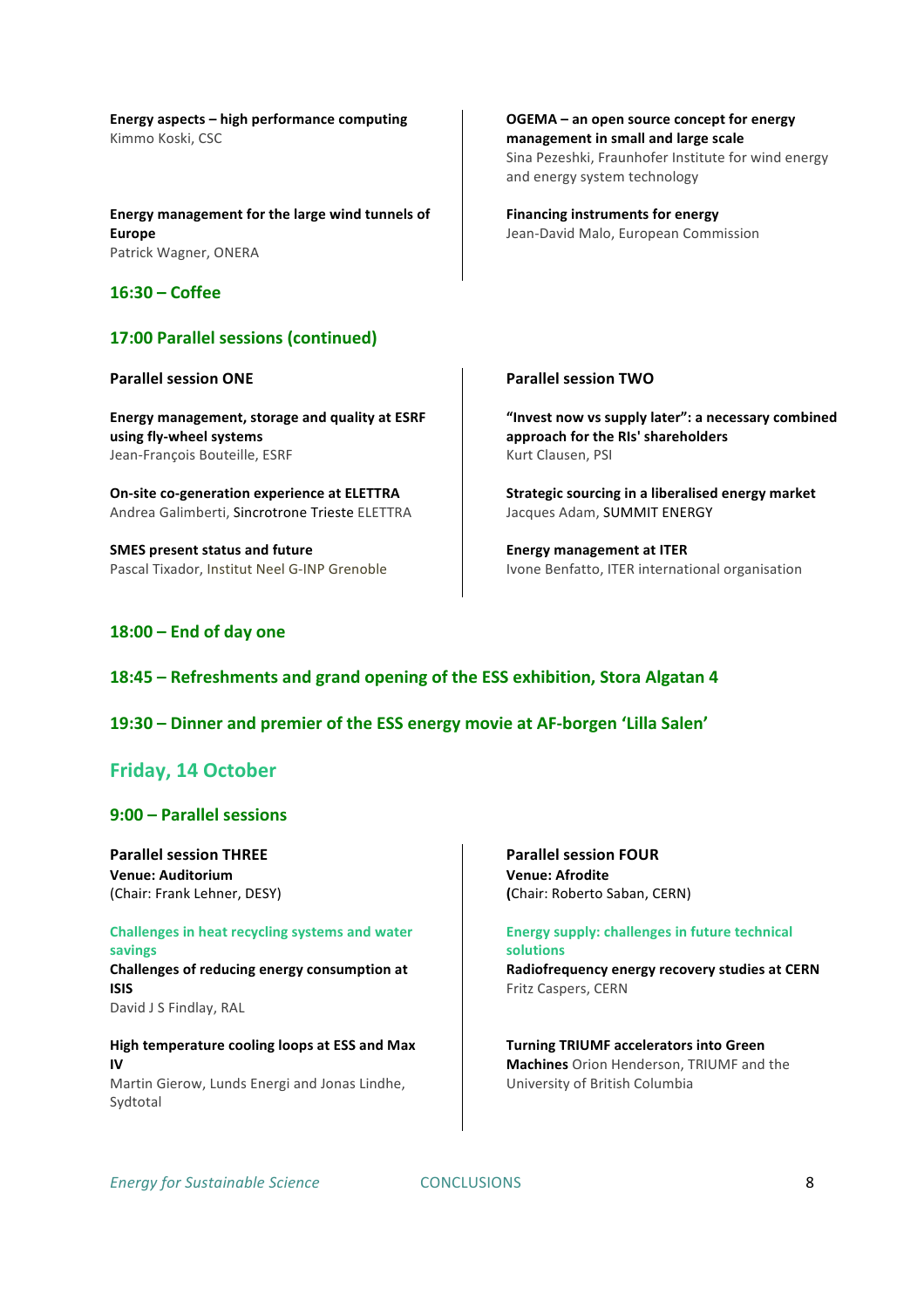#### Concentrating solar power: *technologies*, dual applications and the EU project SOLARIS

Christoph Richter, DLR and Plataforma Solar de Almeria

#### Second law, energy, and consequences on lowtemperature heat-recovery Michel Pons, CNRS-LIMSI

#### **11:00)– Coffee)**

#### 11:30 - Second plenary session

**Venue: Auditorium** (Chair: Beatrix Vierkorn-Rudolph, Chair ESFRI and BMBF)

#### 11:30 – Reports on the parallel sessions

| Wolfgang Hees, ESS    | (Session 1) |
|-----------------------|-------------|
| Keith Jeffery, STFC   | (Session 2) |
| Mats Lindroos, ESS    | (Session 3) |
| Philippe Lebrun, CERN | (Session 4) |

#### **12:30)– Buffet)lunch**

#### **13:30)– Third)plenary)session)**

(Chair: Frédérick Bordry, Head of Technology Department, CERN)

#### 13:30 – DESERTEC energy/science partnership between Europe and North Africa/Middle East

Helmut Dosch, Chair of the Board of Directors, DESY

#### 14:00 – The Argonne sustainable plan

Jerry Nolen, Director of ATLAS and Senior Scientist, Physics Division, ANL

#### 14:30 - **Energy sustainability at ESS**

Colin Carlile, CEO ESS

#### 15:00 – Joint conclusions of the workshop – Farewell

Carlo Rizzuto, Chair ERF, in collaboration with ESS, CERN

#### **15:30)– End)of)day)two)**

LHC Cryogenics design and operation at LHC: optimisation and reduction of the energy **consumption** Serge Claudet, CERN

**A)60)MW)power system)with)intermediate)** energy storage for a large pulsed load Jean-Paul Burnet, CERN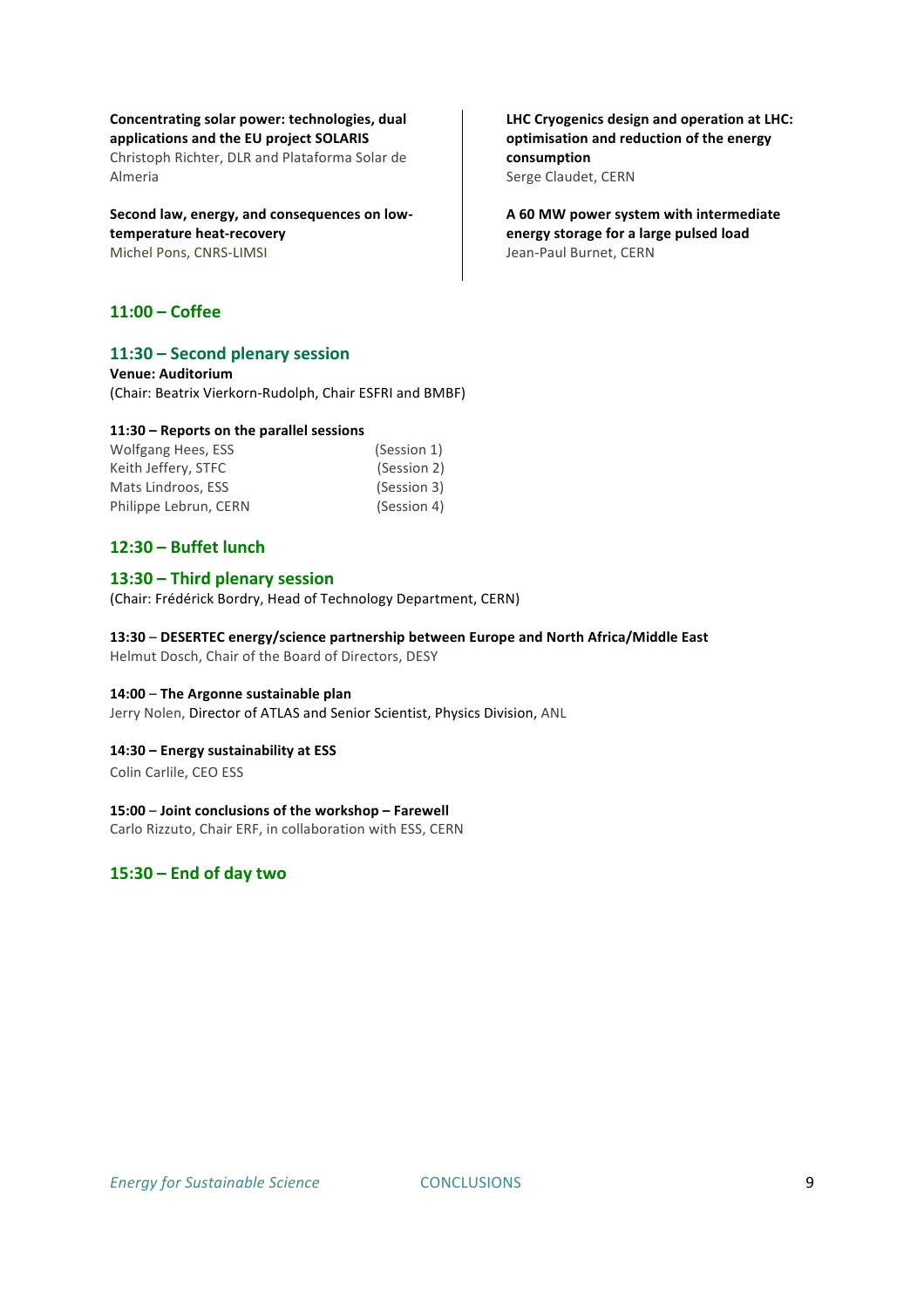# **Registered)participants**

| <b>Name</b>                  | Institution                                        |
|------------------------------|----------------------------------------------------|
| Mr. ABRAHAMSSON, Jonas       | E.ON                                               |
| Mr. ADAM, Jaques             | <b>Summit Energy</b>                               |
| Mr. AGERBæK, Peter           | Balslev A/S                                        |
| Mr. ANDERSSON-EK, Pierre     | E.ON                                               |
| Dr. AUGUSTIN, Ingo           | Facility for Antiproton and Ion Research in Europe |
| Mrs. BACH, Martina           | <b>Inquiring Relations</b>                         |
| Mr. BAJON, Edward            | Brookhaven National Lab                            |
| Dr. BALLARINO, Amalia        | CERN, European Organization for Nuclear research   |
| Mr. BAURICHTER, Arnd         | Danfysik A/S                                       |
| Mr. BENFATTO, Ivone          | <b>ITER Organization</b>                           |
| Mr. BENGTSSON, Richard       | E.ON                                               |
| Ms. BERGENDAL, Anna          | ABB                                                |
| Mr. BERNARDO, Luis           | Lund University                                    |
| Mr. BINDSLEV, Henrik         | Aarhus University                                  |
| Mr. BLOCH RASMUSSEN, Leif    | <b>CBS</b>                                         |
| Dr. BORDRY, Frédérick        | <b>CERN</b>                                        |
| Dr. BOSCH, Hans-Stephan      | MPI for Plasma Physics                             |
| Dr. BOUTEILLE, Jean-Francois | <b>ESRF</b>                                        |
| Dr. BURCKHART, Helfried      | <b>CERN</b>                                        |
| Mr. BURNET, Jean-Paul        | <b>CERN</b>                                        |
| Mr. BäCKSTRöM, Peter         | Sundrive Development                               |
| Mr. BüRKMANN-GEHRLEIN, Klaus | Helmholtz Zentrum Berlin                           |
| Mr. CAMINADE, Jean-Pierre    | Synchrotron SOLEIL                                 |
| Prof. CARLILE, Colin         | ESS                                                |
| Dr. CARLSON, Stefan          | MAX-lab, Lund University                           |
| Mr. CASPERS, Fritz           | <b>CERN</b>                                        |
| Mr. CASSEL, Mats             | <b>MGC Newsletter</b>                              |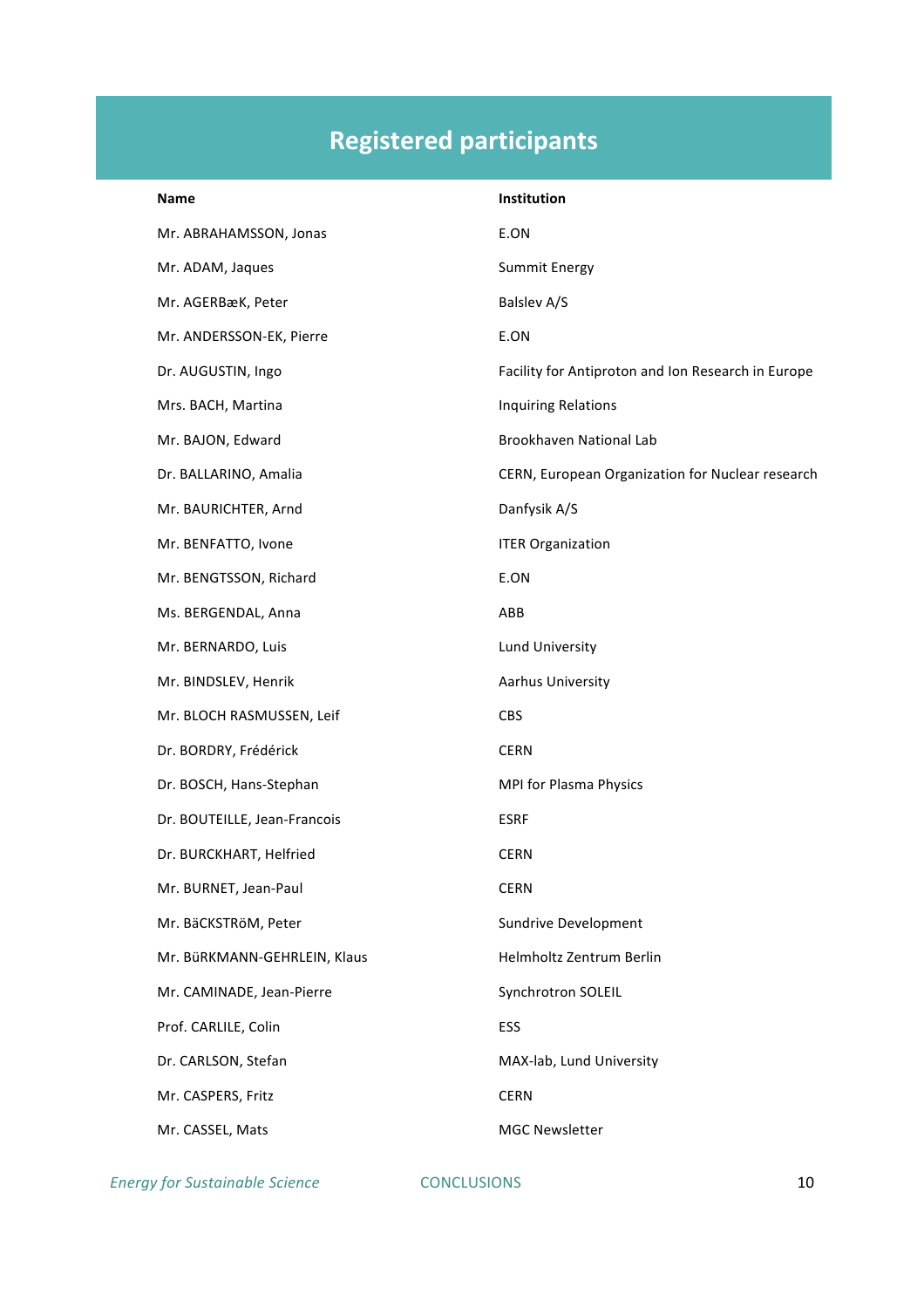| Mrs. CESARSKY, Catherine     | CEA/SACLAY                                                                                                  |
|------------------------------|-------------------------------------------------------------------------------------------------------------|
| Mr. CHESTA, Enrico           | <b>CERN</b>                                                                                                 |
| Prof. CHOROWSKI, Maciej      | Wroclaw University of Technology                                                                            |
| Mr. CLAUDET, Serge           | <b>CERN</b>                                                                                                 |
| Dr. CLAUSEN, Kurt            | Paul Scherrer Institut                                                                                      |
| Dr. D. RAD, Farhad           | Lund University                                                                                             |
| Dr. DAILLANT, Jean           | Synchrotron SOLEIL                                                                                          |
| Mr. DAVIDSSON, Henrik        | <b>Energy and Building Design</b>                                                                           |
| Mr. DENIS, Bernard           | <b>CERN</b>                                                                                                 |
| Mr. DORE, Vincent            | <b>CERN</b>                                                                                                 |
| Prof. DOSCH, Helmut          | <b>DESY</b>                                                                                                 |
| Mr. DUVAL, François          | <b>CERN</b>                                                                                                 |
| Dr. EICKHOFF, Hartmut        | <b>GSI</b>                                                                                                  |
| Mrs. EKDAHL, Marianne        | ESS                                                                                                         |
| Mr. ELDVALL, Björn           | Sydtotal AB                                                                                                 |
| Mr. ERIKSSON, Roger          | <b>ESS</b>                                                                                                  |
| Mr. FERNANDES TAVARES, Pedro | MAX-lab                                                                                                     |
| Dr. FINDLAY, David           | <b>STFC</b>                                                                                                 |
| Mr. FLEISCHMANN, Wilhelm     | Paul Scherrer Institut                                                                                      |
| Dr. FORNERIS, Juliette       | Risø DTU                                                                                                    |
| Mr. FREDRIKSSON, Mattias     | Schneider Electric                                                                                          |
| Dr. GALIMBERTI, Andrea       | <b>Sincrotrone Trieste</b>                                                                                  |
| Dr. GENSCH, Ulrich           | <b>DESY</b>                                                                                                 |
| Mrs. GIAMPIETRO, Marina      | <b>CERN</b>                                                                                                 |
| Dr. GIANNINI, Mario          | <b>Sincrotrone Trieste</b>                                                                                  |
| Mr. GIEROW, Martin           | Lunds Energi                                                                                                |
| Mr. GLIKSOHN, Florian        | Extreme-Light-Infrastructure                                                                                |
| Mr. GOUEZ, Yann              | <b>ESRF</b>                                                                                                 |
| Prof. GRIMMEISS, Hermann     | <b>Lund University</b>                                                                                      |
| Prof. GRUNWALD, Armin        | Institute for Technology Assessment and Systems<br>Analysis (ITAS) at the Karlsruhe Institute of Technology |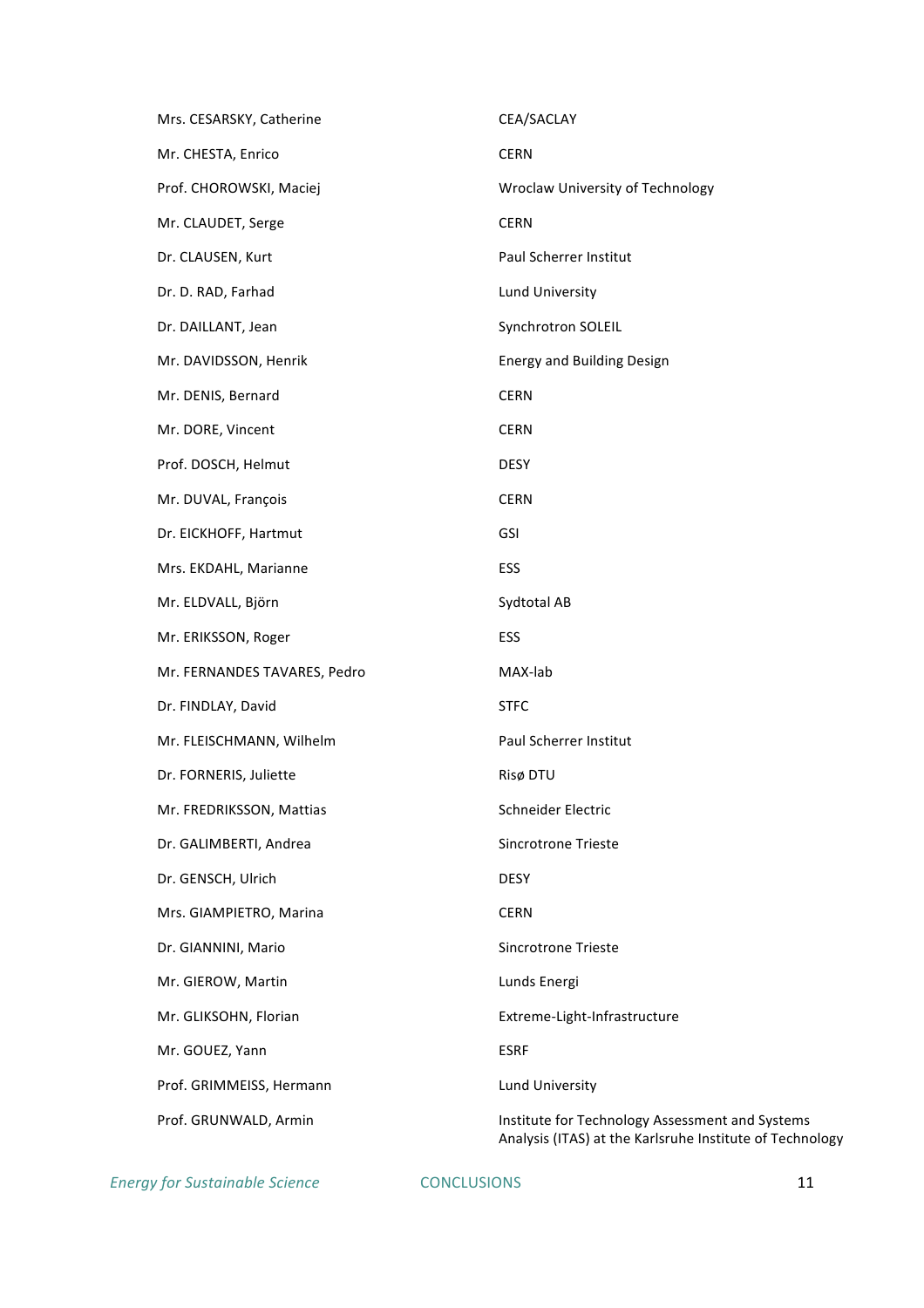| Prof. GUDOWSKI, Waclaw   | Kungliga Tekniska Högskolan                                                                |
|--------------------------|--------------------------------------------------------------------------------------------|
| Mr. GUILLAUME, Kasperski | <b>Embassy of France</b>                                                                   |
| Mr. HALVARSSON, Per      | ABB                                                                                        |
| Mr. HEES, Wolfgang       | ESS                                                                                        |
| Mr. HENDERSON, Orion     | University of British Columbia                                                             |
| Mr. HOPE, Einar          | Norwegian School of Economics                                                              |
| Mr. HOPPE, Andreas       | <b>DESY</b>                                                                                |
| Prof. HööG, Victoria     | Department of Philosophy and History of Science                                            |
| Dr. IVAN, Constantin     | "Horia Hulubei" National Institute for R&D in Physics<br>and Nuclear Engineering (IFIN-HH) |
| Prof. JEFFERY, Keith     | STFC Rutherford Appleton Laboratory                                                        |
| Dr. JENSEN, Erk          | <b>CERN</b>                                                                                |
| Dr. JENSEN, Jens-Peter   | <b>DESY</b>                                                                                |
| Mr. JOHANNESSON, Håkan   | Lunds Energikoncernen                                                                      |
| Prof. JäRVIK, Jaan       | Tallinn University of Technology                                                           |
| Mrs. KLEINER, Sonja      | <b>CERN</b>                                                                                |
| Dr. KOSKI, Kimmo         | CSC - IT Center for Science Ltd.                                                           |
| Prof. KRAMER, Michael    | Max-Planck-Institut for Radio Astronomy                                                    |
| Mr. KRANTZ, Tobias       | Confederation of Swedish Enterprise                                                        |
| Dr. KRELL, Ute           | <b>DESY</b>                                                                                |
| Mr. LARSSON, Thomas A    | ABB AB                                                                                     |
| Dr. LARSSON, Tomas       | ABB                                                                                        |
| Dr. LEBRUN, Philippe     | <b>CERN</b>                                                                                |
| Dr. LEHNER, Frank        | <b>DESY</b>                                                                                |
| Mr. LINDHE, Jonas        | Sydtotal AB                                                                                |
| Dr. LINDROOS, Mats       | <b>ESS</b>                                                                                 |
| Mr. MAGNIN, Frederic     | <b>CERN</b>                                                                                |
| Mr. MALO, Jean-David     | <b>European Commission</b>                                                                 |
| Mr. MARNERIS, Ioannis    | Brookhaven National Lab                                                                    |
| Mr. MARTEL, Christophe   | <b>CERN</b>                                                                                |
| Prof. MARTINS, Carlos A. | Université Laval                                                                           |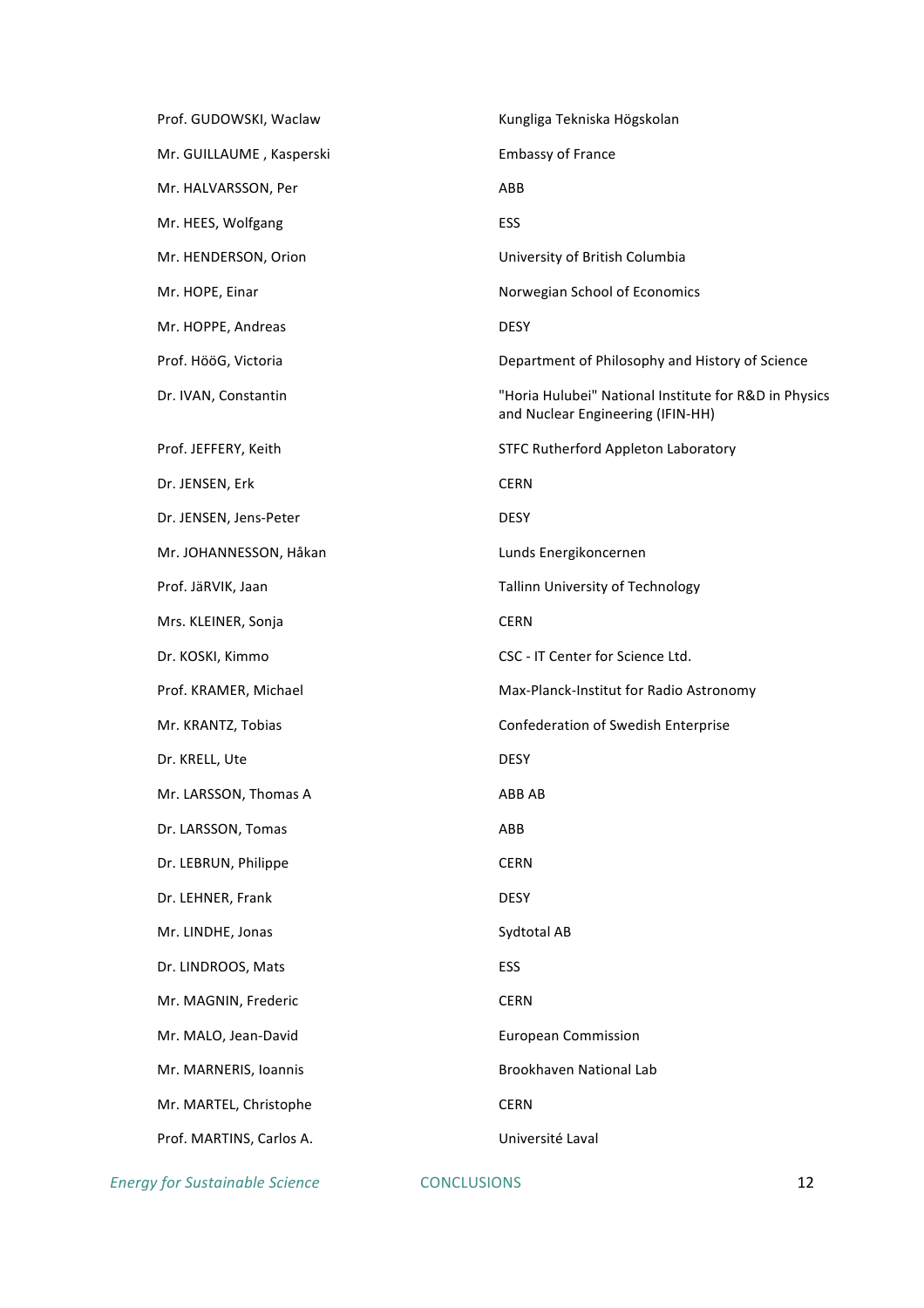| Mr. MAZZOLINI, Fabio       | Sincrotrone Trieste S.C.p.A.                         |
|----------------------------|------------------------------------------------------|
| Mr. MCFAUL, Karl           | ESS                                                  |
| Dr. MCGINNIS, David        | ESS                                                  |
| Mr. MIRALLES, Lluis        | <b>CELLS</b>                                         |
| Mr. MöLLER, Kjell          | ESS                                                  |
| Prof. NAKICENOVIC, NEBOJSA | <b>IIASA and TU Wien</b>                             |
| Dr. NEUHAUS, Jürgen        | Forschungs Neutronenquelle Heinz Maier-Leibnitz, TUM |
| Dr. NIELSEN, Bjarne Roger  | DANFYSIK A/S                                         |
| Prof. NILSSON, Lars J      | LTH at LU                                            |
| Mr. NILSSON, Mikael        | Lunds Energi AB                                      |
| Mrs. NILSSON, Monica       | ESS AB                                               |
| Mr. NOLEN, Jerry           | ANL                                                  |
| Mr. NONIS, Mauro           | <b>CERN</b>                                          |
| Mr. O'BRIEN, Mike          | <b>ECMWF</b>                                         |
| Mr. PARKER, Thomas         | ESS                                                  |
| Mr. PERSSON, Jörgen        | ESS                                                  |
| Mr. PETTERSSON, Thomas     | <b>CERN</b>                                          |
| Mr. PEZESHKI, Sina         | Fraunhofer IWES                                      |
| Dr. PONS, Michel           | CNRS - LIMSI                                         |
| Prof. PYRKO, Jurek         | Lund University-LTH, Energy Sciences                 |
| Mr. RAMAKERS, Heinz        | GSI                                                  |
| Mr. REINHARD, David        | Paul Scherrer Institut                               |
| Mr. RENNTUN, Mats          | E.ON                                                 |
| Dr. RICHTER, Christoph     | DLR (German Aerospace Center, Solar Research)        |
| Ms. RICKARDSSON, Åsa       | ABB AB                                               |
| Dr. RIKKEN, Geert          | LNCMI-CNRS                                           |
| Prof. RIZZUTO, Carlo       | Sincrotrone Trieste                                  |
| Dr. ROASTO, Indrek         | Tallinn University of Technology                     |
| Dr. ROSéN, Per             | E.ON Värme Sverige AB                                |
| Mr. ROUILLé, Gérard        | <b>IPNO</b>                                          |